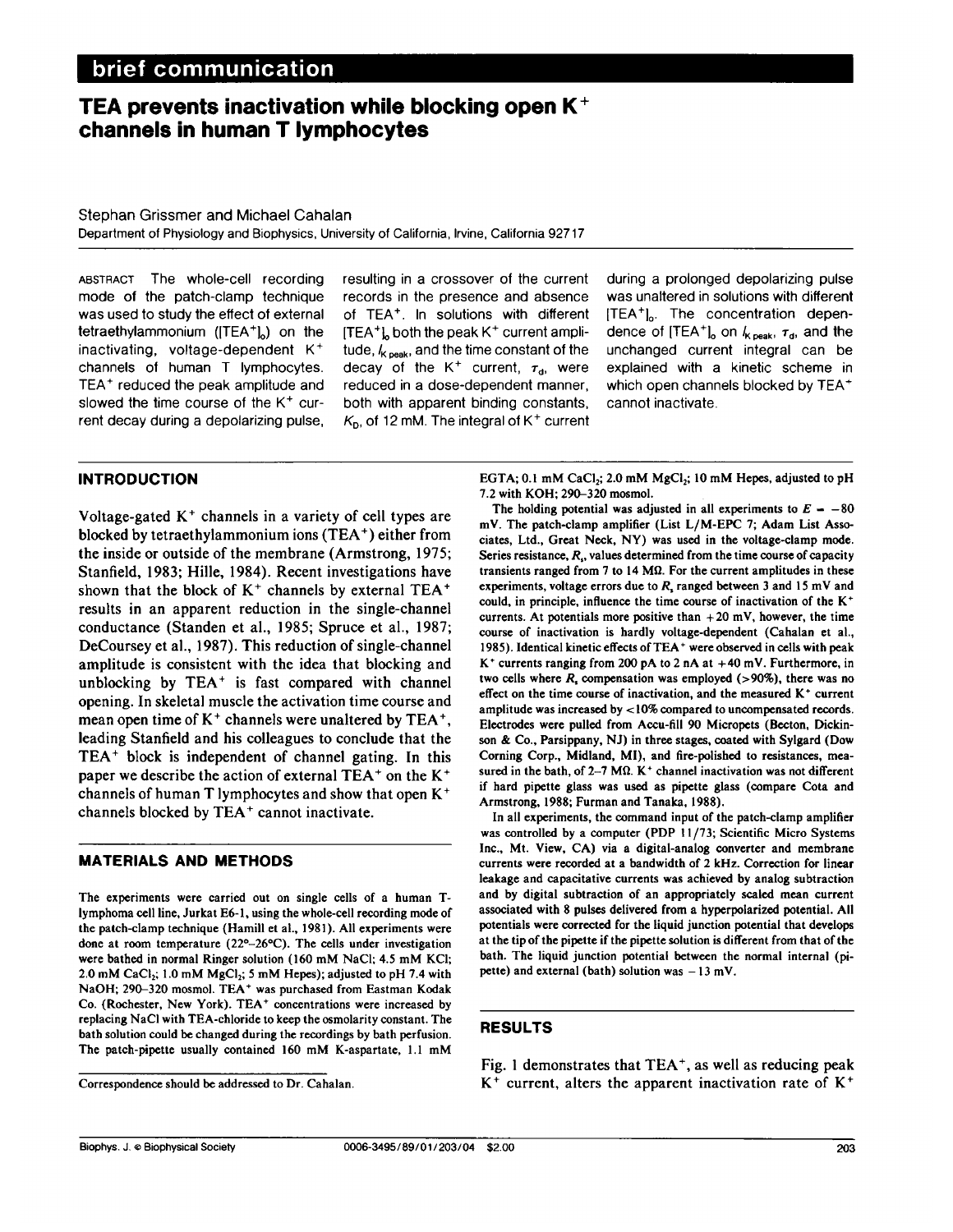

FIGURE 1 K<sup>+</sup> currents in a Jurkat cell in normal Ringer solution (control) and during application of <sup>a</sup> Ringer solution containing <sup>30</sup> mM TEA'. K+ outward currents associated with 5-s depolarizing pulses to  $+40$  mV from a holding potential of  $-80$  mV. Cell 106.

channels in human T lymphocytes. The  $K^+$  current in normal Ringer solution (control) activates very rapidly, reaches a peak within 12 ms, and then inactivates almost completely. <sup>30</sup> mM TEA' reduced the peak current amplitude,  $I_{K\text{ peak}}$ , from 1,800 to 425 pA while slowing the apparent inactivation time constant,  $\tau_d$ , obtained by fitting a single exponential to the decay of the  $K^+$  current, from 275 to 1,065 ms. Thus,  $I_{K\text{ peak}}$  in Ringer with 30 mM TEA<sup>+</sup> is approximately one-quarter of  $I_{K\text{peak}}$  under control conditions while  $\tau_d$  is about 4 times slower. Note that the current records in the presence and absence of TEA' cross over. This was consistently observed in three other experiments with <sup>30</sup> mM TEA', and in experiments with lower and higher TEA' concentrations.

Fig. 2 illustrates dose-response relations for  $[TEA^+]$ <sub>o</sub> on the reduction of the peak  $K^+$  current,  $I_{K\text{ peak}}$ , and on the normalized current integral during long depolarizations. The fit of the dose-response curve for the reduction of  $I_{K\text{peak}}$  yielded an apparent dissociation constant,  $K_{D}$ , for TEA' of <sup>12</sup> mM, in agreement with the findings of DeCoursey et al. (1984, 1987), who described a  $K<sub>D</sub>$  for TEA<sup>+</sup> of 8 mM in human T-cell  $K^+$  channels and 13 mM for "type  $n$ " K<sup>+</sup> channels of murine T lymphocytes. The relative integral of the current traces measured under control conditions and with different  $[TEA^+]_0$  demonstrates that the current integral, calculated as the product of  $I_{\text{K rel}} \times \tau_{\text{d rel}}$  (see legend of Fig. 2), is unaltered in solutions with different  $[TEA<sup>+</sup>]_{o}$  compared to normal Ringer solution. This indicates that the total time the channels spend in the open state is unchanged by TEA'.

## **DISCUSSION**

How is TEA<sup>+</sup> able to reduce  $I_{K\text{ peak}}$  and at the same time slow the time course of the decay of  $I_K$ ? One possible explanation could be multiple populations of channels differing in their inactivation kinetics and sensitivity to TEA<sup>+</sup>, with the more TEA<sup>+</sup>-resistant channels having slower inactivation kinetics. However, in this case one



FIGURE 2 Effect of  $[TEA^+]_0$  on peak K<sup>+</sup> current amplitude,  $I_{K\text{ peak}}$ , and current integral  $I_K$  of the K<sup>+</sup> current. The TEA<sup>+</sup> dose-response curve on  $I_{K \text{ most}}$  was determined as

$$
I_{K \text{ rel}} = I_{K \text{ peak}}
$$
 in TEA<sup>+</sup> Ringer/ $I_{K \text{ peak}}$  in normal Ringer.

 $I_{K, peak}$  in normal Ringer solution is the average of  $I_{K, peak}$  before and after application of the TEA' Ringer solution. The curve through the squares was calculated assuming that  $I_{K \text{rel}}$  is proportional to  $K_{D}/$ ( $[TEA^+]_o + K_D$ ) with  $K_D - 12$  mM. The calculation of the normalized current integral during long depolarizing pulses in the absence and presence of different [TEA<sup>+</sup>]<sub>o</sub> is shown below:

$$
I_{\mathbf{K}}(t) - I_{\mathbf{K}0} \exp(-t/\tau_{\mathbf{d}})
$$
  

$$
\int_{0}^{t} I_{\mathbf{K}} - I_{\mathbf{K}0}(-\tau_{\mathbf{d}}) \exp(-t_{\mathbf{t}}/\tau_{\mathbf{d}}) - I_{\mathbf{K}0}(-\tau_{\mathbf{d}}) \exp(-t_{0}/\tau_{\mathbf{d}})
$$
  
for  $t \gg \gg \tau_{\mathbf{d}}$  and  $I_{\mathbf{K}0} - I_{\mathbf{K} \text{peak}}$   

$$
\int I_{\mathbf{K}} - I_{\mathbf{K} \text{peak}} \times \tau_{\mathbf{d} \text{norm}} - I_{\mathbf{K} \text{rel}} \times \tau_{\mathbf{d} \text{rel}}.
$$

The dotted line at 1.0 was drawn for clarity. The squares and triangles are averages of at least three experiments except the ones at  $[TEA^+]_o =$ <sup>1</sup> and <sup>40</sup> mM (each one experiment). The bars on the points reflect the standard deviation.

would expect a reduction in  $I_K$  with no crossover of the current traces. The crossover of the current traces (Fig. 1), the constant current integral (Fig. 2), and the lack of obvious multi-exponential components during the time course of inactivation rule out this possibility. The fact that  $TEA<sup>+</sup>$  alters  $K<sup>+</sup>$  current kinetics in a single population of  $K<sup>+</sup>$  channels points out a potential hazard in using TEA' to pharmacologically dissect current components by subtraction of voltage clamp records.

To account for our results, we have considered the following kinetic scheme, which applies to the  $K^+$  channel and its interaction with TEA<sup>+</sup>, where only state O is conducting:

$$
C \xrightarrow[b_0]{a_0} 0 \xrightarrow[b_1]{a_1} I
$$
  

$$
b_2 \parallel a_2
$$
  
OB

This is a simplified kinetic scheme that does not attempt to show all of the possible transitions; multiple closed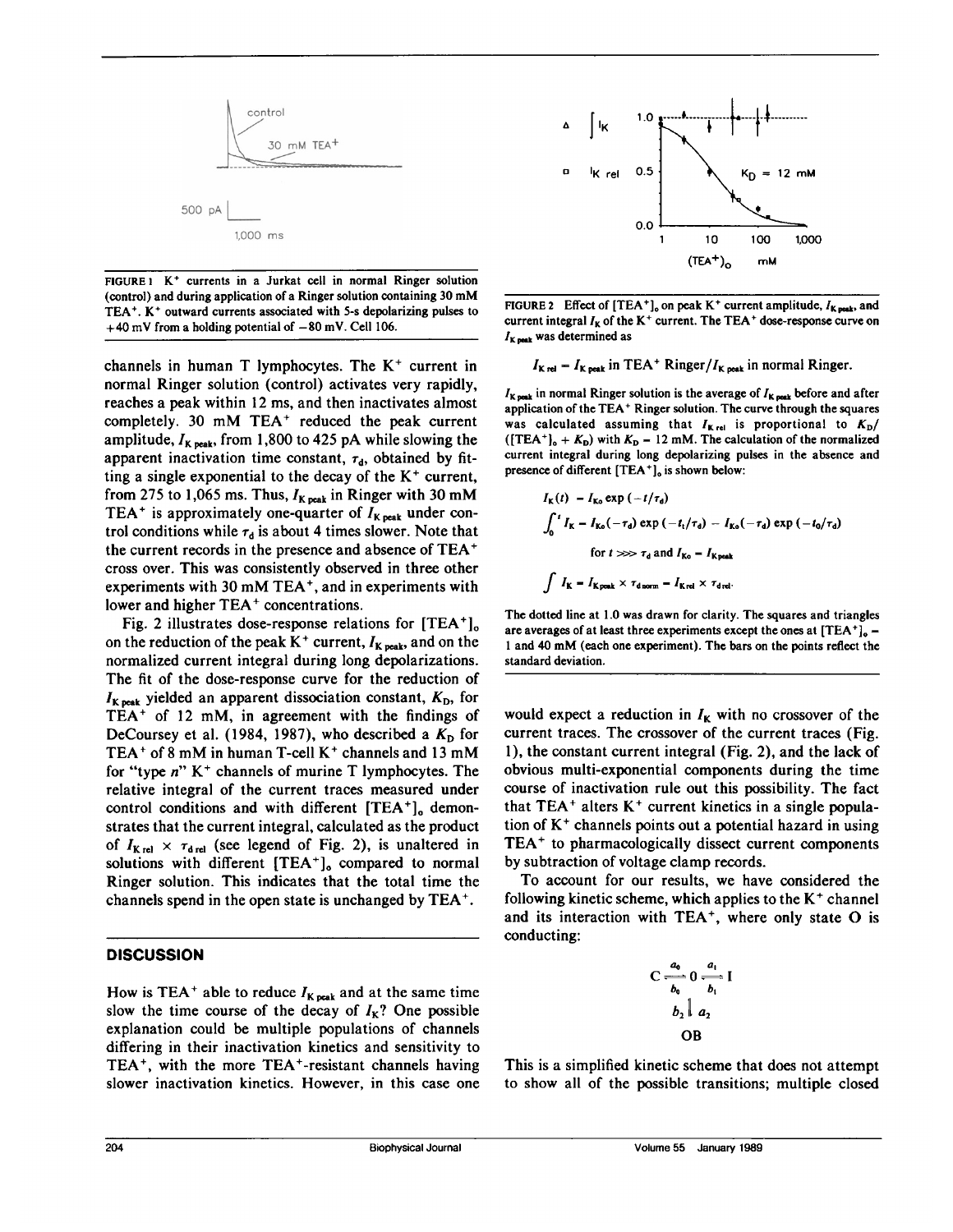states would be needed to account for the time course of activation, and closed-blocked states are not ruled out. We modeled the experimental results with the assumptions that: (a) TEA<sup>+</sup> produces a fast block of the  $K^+$ channel;  $(b)$  activation and unblocking are fast compared to inactivation  $(b_2 \ge a_0 \gg a_1)$ ; and  $(c)$  TEA<sup>+</sup>-blocked open channels cannot inactivate. Using this scheme, we show in Fig. <sup>3</sup> A that simulated traces can mimic the reduction in K<sup>+</sup> current amplitude, the decrease in apparent inactivation rate, and the crossover of the current traces. From the simulated current traces we calculated the effect of raising  $[TEA^+]_o$  by raising the ratio of  $a_2/b_2$ (see legend of Fig. 3) on  $I_{K\text{ peak}}$ ,  $\tau_d$ , and on the current integral. Calculations illustrated in Fig. <sup>3</sup> B show the simulated dose-response curve of  $[TEA^+]$ <sub>o</sub> on the normalized  $I_{\text{K peak}}$ . The fit of this dose-response curve (solid line) yielded a dissociation constant  $K<sub>D</sub>$  for TEA<sup>+</sup> of 12 mM, in agreement with the data shown in Fig. 2. In addition, Fig. <sup>3</sup> B shows the calculated relative current integral for different  $[TEA^+]$ , compared to the current integral under control conditions.



FIGURE 3 Calculated effect of TEA<sup>+</sup> on  $I_K$ . (A) Time course of  $I_K$ calculated under the assumption that an open channel blocked by TEA+ cannot inactivate and that block by TEA' is fast compared to inactivation. For the calculations we used the kinetic scheme shown in the text with

$$
a_0 = 200; b_0 = 0.1;
$$
  
 $a_1 = 4; b_1 = 0.01;$ 

and

$$
b_2=200.
$$

 $a_2$  was 0 for the control sweep and 800 to simulate 48 mM TEA. We do not know the actual rates for the TEA' blocking and unblocking, but simulated current traces were the same as long as  $b_2 \ge a_0$ , and the ratio of  $a_2$  to  $b_2$  remains constant. (B) Calculated effect of TEA<sup>+</sup> on  $I_{K, \text{max}}$  and the current integral,  $I_{K}$ , under the assumption that a reduction of  $I_{K}$ <sub>peak</sub> to 50% of the control value reflects a TEA+ concentration of 12 mM, in this case the ratio of  $a_2$  to  $b_2$  is 1 ( $a_2 = 200$ ). Changing this ratio simulates <sup>a</sup> change in TEA' concentration. The curve through the points was calculated assuming that  $I_{K\text{ peak}}$  is proportional to  $K_{D}/$ ([TEA<sup>+</sup>]<sub>o</sub> +  $K<sub>D</sub>$ ) with  $K<sub>D</sub>$  – 12 mM. The normalized current integral during long depolarizing pulses in the absence and presence of different  $[TEA^+]$ , was calculated as shown in legend of Fig. 2.

Related kinetic schemes have been used to describe the action of blocking compounds on Na<sup>+</sup> channels (Yeh and Narahashi, 1977; Cahalan, 1978; Cahalan and Almers, 1979; Yamamoto and Yeh, 1984) and acetylcholine receptors (Beam, 1976; Neher and Steinbach, 1978). In these cases, the blocker appears to hinder gating transitions when occupying its binding site in the channel. Spruce et al. (1987) found that mean open times for skeletal muscle  $K^+$  channels were unaffected by TEA<sup>+</sup>, and suggested that channels blocked by TEA' are able to close normally. If this is also true for lymphocyte  $K^+$ channels, the simple model above would predict an increase in the inactivation time constant in ensemble average single-channel records; mean open times would be expected to increase only if open  $\rightarrow$  inactivated transitions predominate over an open  $\rightarrow$  closed ones.

Our results on the lymphocyte  $K^+$  channel indicate that TEA<sup>+</sup> can hinder  $K^+$  channel inactivation gating; the crossover of the current records before and during TEA', the constant current integral, and the agreement of the data with the proposed model indicate that open  $K^+$ channels that are blocked by TEA' cannot inactivate.

This work was supported by National Institutes of Health grants NS14609 and GM14514, by <sup>a</sup> grant from the Office of Naval Research, and by a Research Fellowship to S. Grissmer from the Deutsche Forschungsgemeinschaft (Gr 848/2-1 and Gr 848/2-2).

Received for publication 14 july 1988 and in final form 5 september 1988.

#### REFERENCES

- Armstrong, C. M. 1975. Potassium pores of nerve and muscle membranes. In Membranes. Vol. 3. Dynamic Properties of Lipid Bilayers and Biological Membranes: A Series of Advances. G. Eisenman, ed. Marcel Dekker, Inc., New York.
- Beam, K. G. 1976. A quantitative description of end-plate currents in the presence of two lidocaine derivatives. J. Physiol. (Lond.). 258:301-322.
- Cahalan, M. D. 1978. Local anesthetic block of sodium channels in normal and pronase-treated squid axons. Biophys. J. 21:285-311.
- Cahalan, M. D., and W. Almers. 1979. Block of sodium conductance and gating current in squid giant axons poisoned with quarternary strychnine. Biophys. J. 27:57-74.
- Cahalan, M. D., K. G. Chandy, T. E. DeCoursey, and S. Gupta. 1985. A voltage-gated potassium channel in human T lymphocytes. J. Physiol. (Lond.). 358:197-237.
- Cota, G., and C. M. Armstrong. 1988. Potassium channel "inactivation" induced by soft-glass pipettes. Biophys. J. 53:107-109.
- DeCoursey, T. E., K. G. Chandy, S. Gupta, and M. D. Cahalan. 1984. Voltage-gated K' channels in human T lymphocytes: <sup>a</sup> role in mitogenesis? Nature (Lond.) 307:465-468.